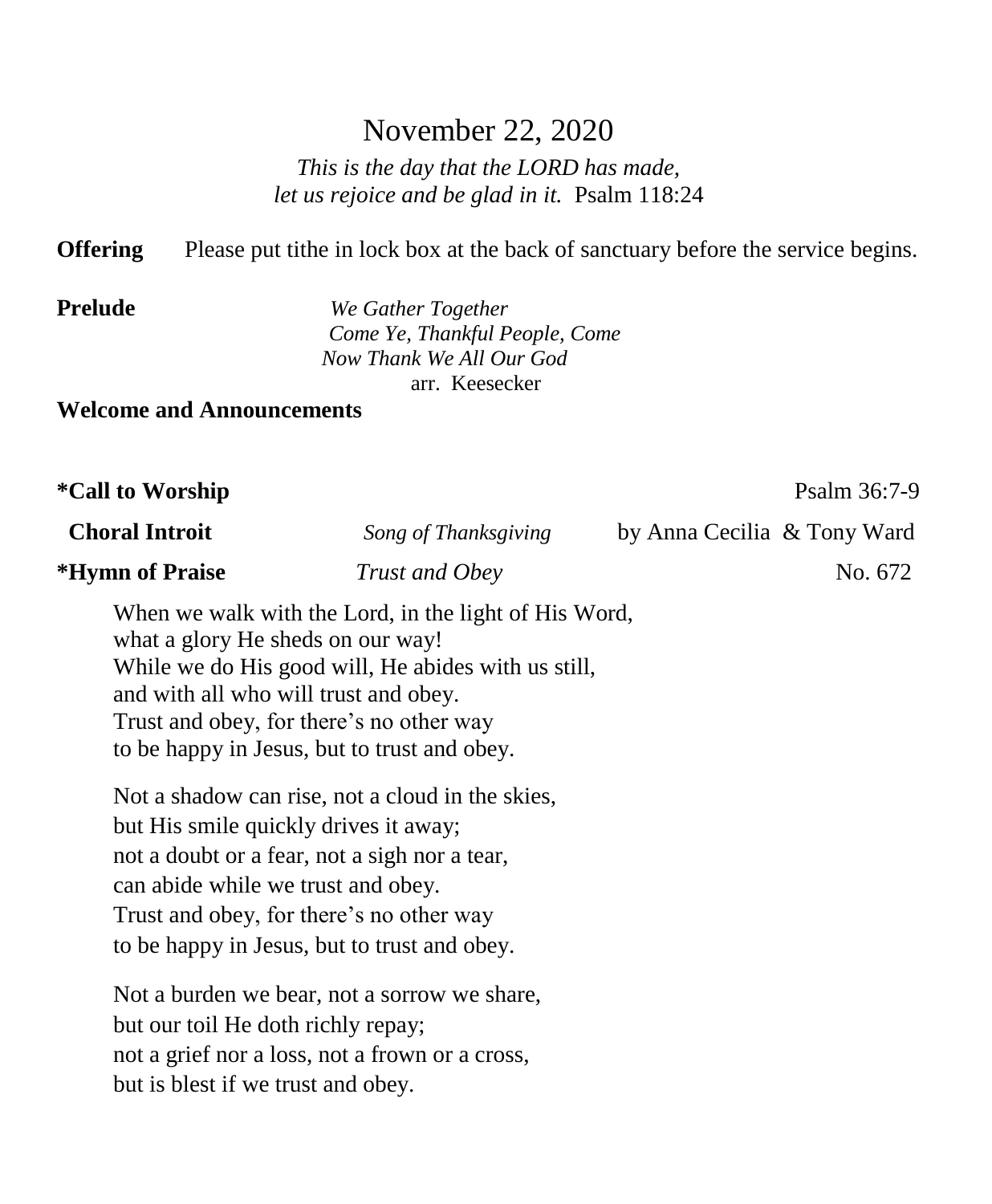Trust and obey, for there's no other way to be happy in Jesus, but to trust and obey.

But we never can prove, the delights of His love until all on the altar we lay; for the favor He shows, and the joy He bestows, are for them who will trust and obey. Trust and obey, for there's no other way to be happy in Jesus, but to trust and obey.

Then in fellowship sweet we will sit at His feet, or we'll walk by His side in the way; what He says we will do, where He sends we will go, never fear, only trust and obey. Trust and obey, for there's no other way to be happy in Jesus, but to trust and obey.

## **\*Prayer of Invocation**

### **Scripture Reading Exodus 12:33-51**

### **Prayer of Confession**

Our Gracious Heavenly Father, give us courage to look at our lives as you look at them. We have not thought your thoughts this week, nor have we taken seriously the things that you tell us to prize the most. Our hearts are still sluggish and dull, always prizing the created over our Creator. Forgive us of this sin, we pray, and forgive us of all our many sins. Grant to us mercy yet again. We thank you for Jesus Christ who restores us always to how we should think and speak and act. Help us to be more like Him in all aspects of our lives. In Jesus name we pray, Amen.

## **Assurance of Pardoning Grace**  Psalm 36:1-4

 $<sup>1</sup>$  An oracle is within my heart concerning the sinfulness of the wicked: there is no</sup> fear of God before their eyes.  $2$  For in his own eyes he flatters himself too much to detect or hate his  $sin<sup>3</sup>$ . The words of his mouth are wicked and deceitful; he has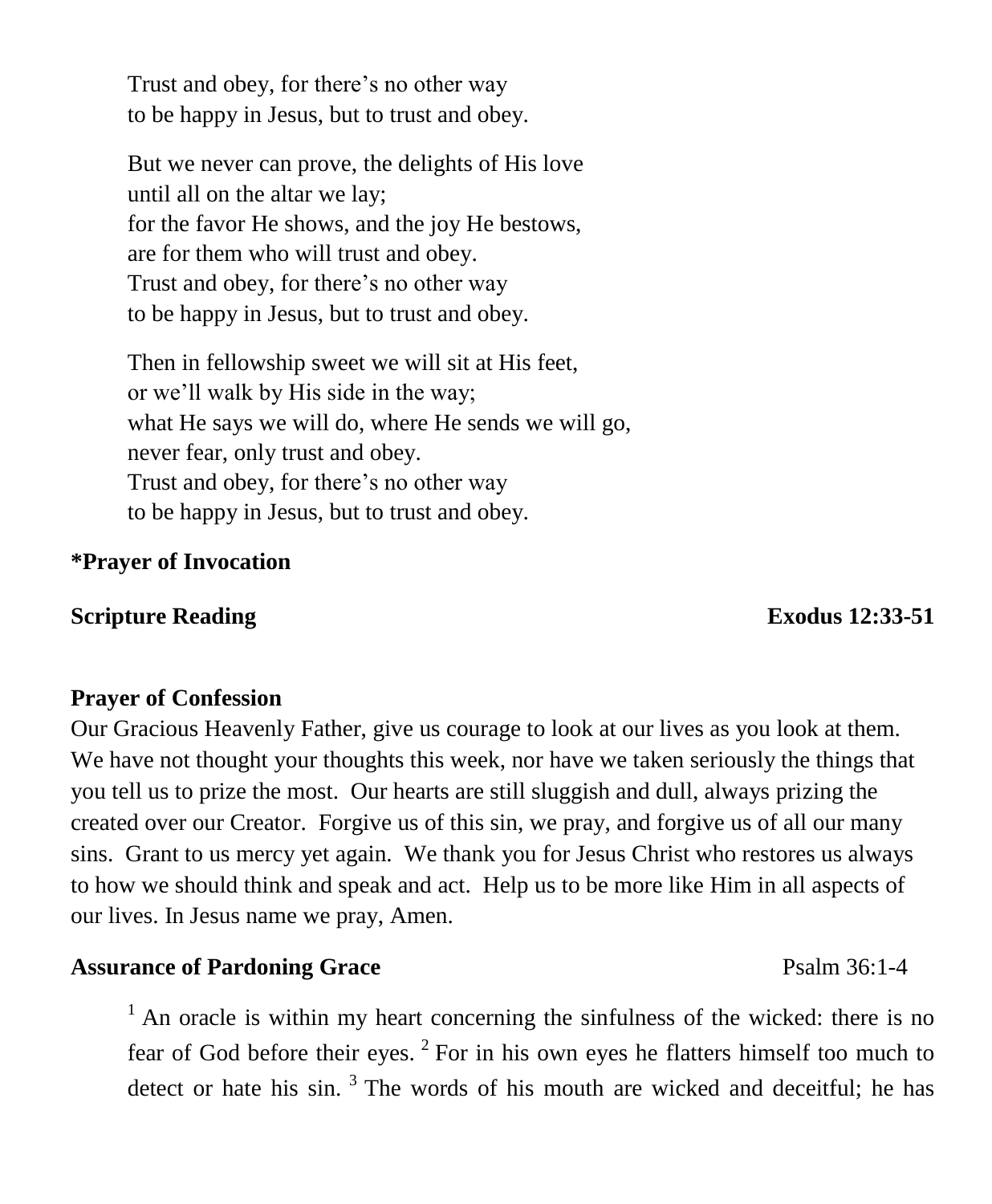ceased to be wise and to do good.  $4$  Even on his bed he plots evil, he commits himself to a sinful course and does not reject what is wrong.

# **\*Hymn of Thanksgiving** *Jesus! What a Friend for Sinners!* No. 498

 Jesus! what a Friend for sinners! Jesus! Lover of my soul; Friends may fail me, foes assail me, He, my Savior, makes me whole.

# **REFRAIN: Hallelujah! what a Savior! Hallelujah! what a Friend! Saving, helping, keeping, loving, He is with me to the end.**

 Jesus! what a strength in weakness! Let me hide myself in Him; tempted, tried, and sometimes failing, He, my strength, my vict'ry wins. **REFRAIN**

 Jesus! what a help in sorrow! While the billows o'er me roll, even when my heart is breaking, He, my comfort, helps my soul. **REFRAIN**

 Jesus! what a guide and keeper! While the tempest still is high, storms about me, night o'er-takes me, He, my pilot, hears my cry. **REFRAIN**

 Jesus! I do now receive Him, more than all in Him I find; He hath granted me forgiveness, I am His, and He is mine. **REFRAIN**

### **Westminster Shorter Catechism 96-97**

Q. 96 What is the Lord's supper?

- **A. The Lord's supper is a sacrament, wherein, by giving and receiving bread and wine according to Christ's appointment, his death is showed forth; and the worthy receivers are, not after a corporal and carnal manner, but by faith, made partakers of his body and blood, with all his benefits, to their spiritual nourishment and growth in grace.**
- Q. 97 What is required to the worthy receiving of the Lord's supper?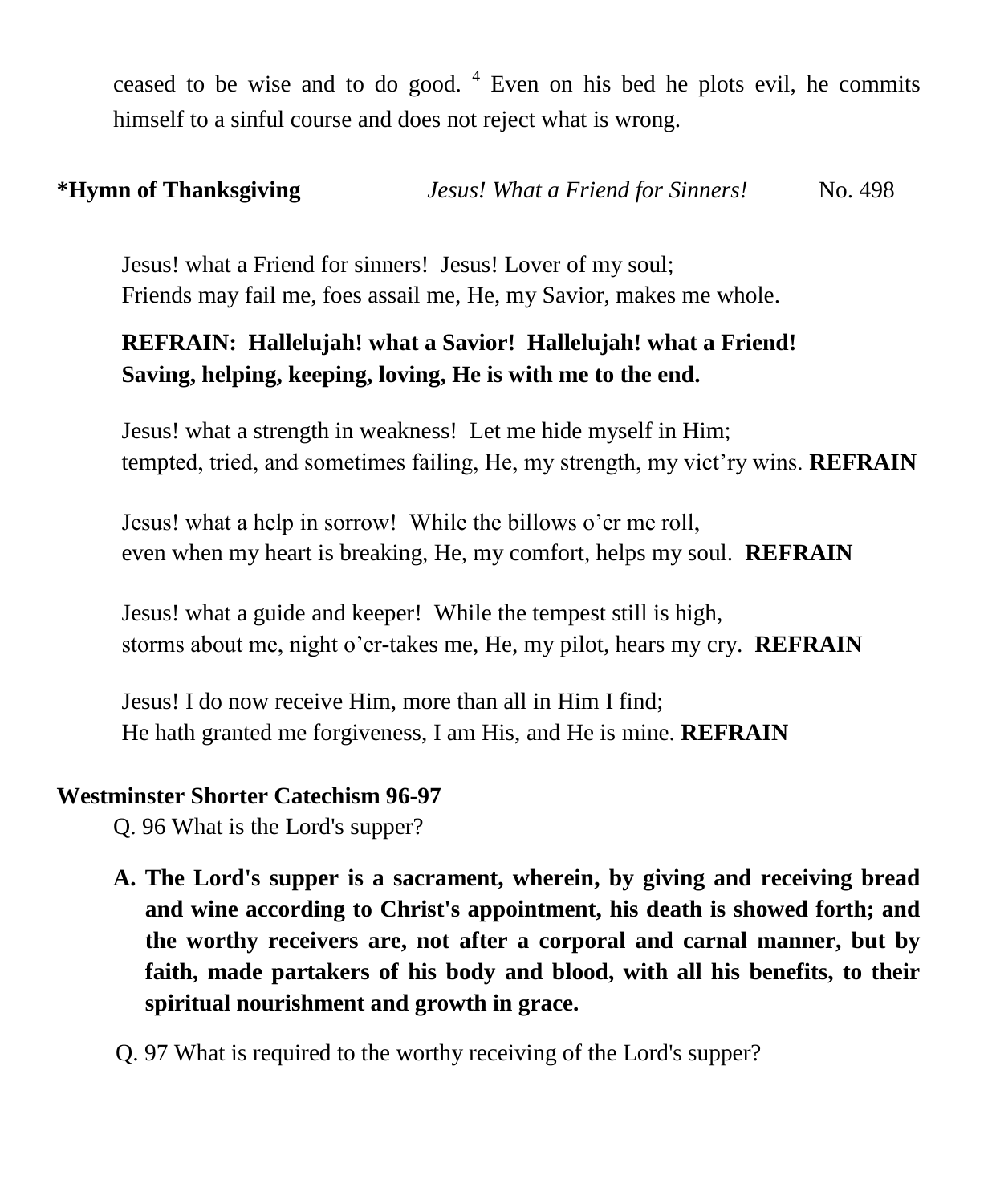**A. It is required of them that would worthily partake of the Lord's supper, that they examine themselves of their knowledge to discern the Lord's body, of their faith to feed upon him, of their repentance, love, and new obedience; lest, coming unworthily, they eat and drink judgment to themselves.**

## **Prayer of Intercession**

**\*Hymn of Preparation** *How Sweet the Name of Jesus Sounds* No. 647

How sweet the Name of Jesus sounds In a believer's ear! It soothes his sorrows, heals his wounds, And drives away his fear.

It makes the wounded spirit whole, And calms the troubled breast; 'Tis manna to the hungry soul, And to the weary rest.

Dear Name! the Rock on which I build, My Shield and hiding place, My never-failing Treasury filled With boundless stores of grace;

Jesus, my Shepherd, Brother, Friend, My Prophet, Priest, and King, My Lord, my Life, my Way, my End, Accept the praise I bring.

Weak is the effort of my heart, And cold my warmest thought; But when I see thee as thou art, I'll praise thee as I ought.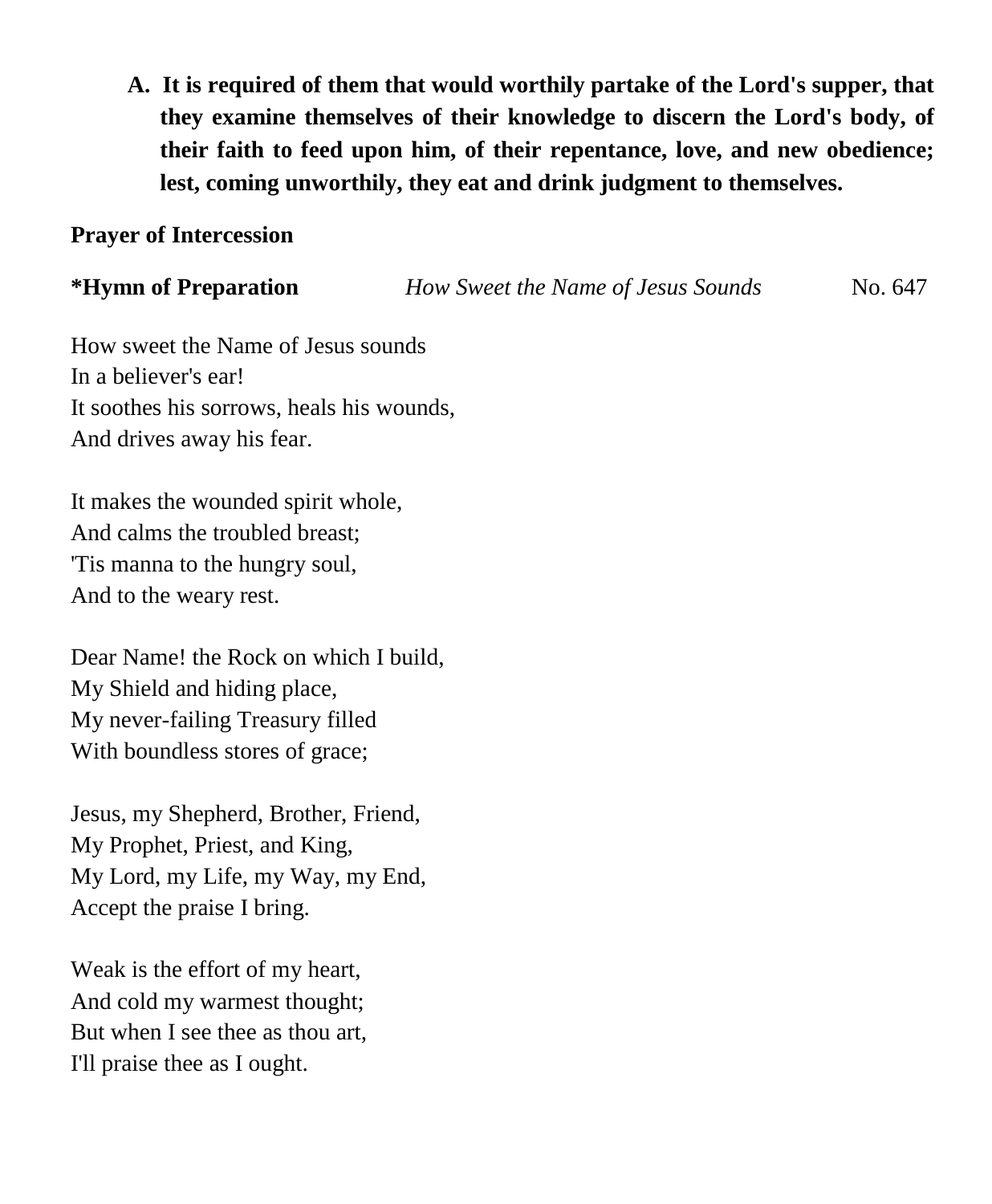Till then I would thy love proclaim With ev'ry fleeting breath; And may the music of thy Name Refresh my soul in death.

**Sermon** Joy and Blessing Luke 10:21-24

# **Outline**

- 1. The Fountain of Joy
- 2. The Purpose of Joy
- 3. The Outworking of Joy

## Questions:

- 1. Why is it so difficult to define joy?
- 2. How does working joy in our lives relate to the other works of the Holy Spirit?
- 3. Why is joy such a common theme at Christmas?
- 4. How can you attain greater joy in your life?

**\*Hymn of Response** *Come, Thou Fount of Every Blessing*

No. 457

Come, Thou fount of ev'ry blessing, tune my heart to sing Thy grace; streams of mercy, never ceasing, call for songs of loudest praise. Teach me some melodious sonnet, sung by flaming tongues above; praise the mount! I'm fixed upon it, mount of God's unchanging love.

Here I raise my Ebenezer; hither by Thy help I'm come; and I hope, by Thy good pleasure, safely to arrive at home. Jesus sought me when a stranger, wand'ring from the fold of God: He, to rescue me from danger, interposed His precious blood.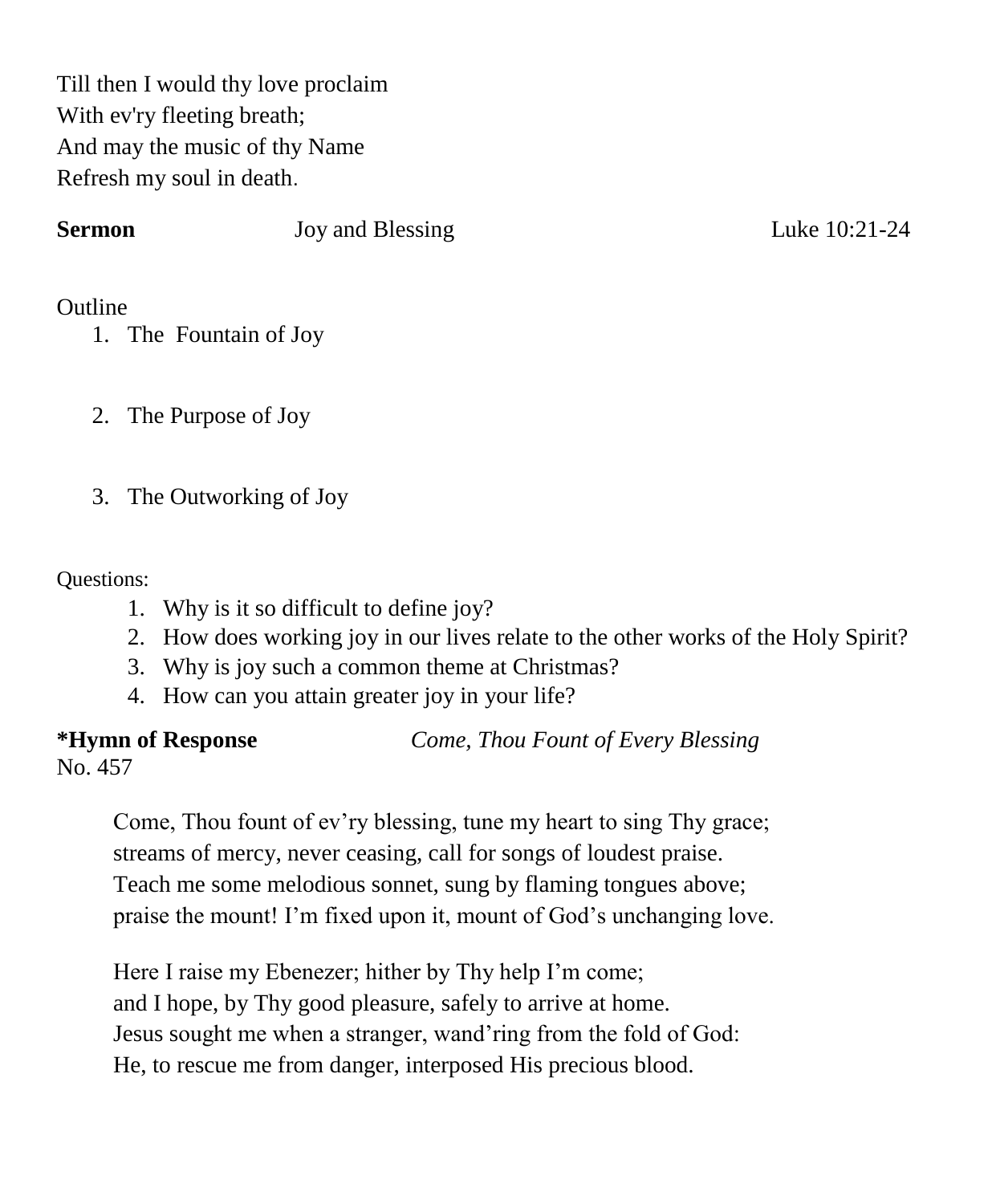O to grace how great a debtor daily I'm constrained to be; let that grace now, like a fetter, bind my wand'ring heart to Thee. Prone to wander Lord, I feel it, prone to leave the God I love: here's my heart, O take and seal it, seal it for Thy courts above.

# **\*Benediction**

## **\*Gloria Patri** No. 735

Glory be to the Father, and to the Son, and to the Holy Ghost; as it was in the beginning, is now, and ever shall be, world without end. Amen, amen.

| *Postlude              | Now Thank We All Our God                                                 | arr. Kellner |  |
|------------------------|--------------------------------------------------------------------------|--------------|--|
|                        | * Congregation: Please stand as able.                                    |              |  |
|                        | * * * * * * * *                                                          |              |  |
| Keyboard               |                                                                          | Sandy Schoon |  |
| <b>Choral Ensemble</b> |                                                                          |              |  |
|                        | Valerie Lash, Becky Schoon, Chris Erickson, Ben Armstrong, Nelson Schoon |              |  |

**Intercessory Prayer** Nelson Schoon

### **Weekly Calendar**

| <b>DATE</b>      | TIME              | <b>EVENT</b>                             |
|------------------|-------------------|------------------------------------------|
| <b>SUN 11/22</b> | 9:00 AM           | <b>Opening Exercises</b>                 |
|                  | $9:15 \text{ AM}$ | <b>Sunday School</b>                     |
|                  | 10:30 AM          | <b>Worship Service</b>                   |
|                  |                   | (available YouTube & Facebook)           |
|                  | 11:00 AM          | <b>Thanksgiving Luncheon</b>             |
| <b>SAT 11/28</b> | $5:00 \text{ PM}$ | <b>Decorate the Church for Christmas</b> |
|                  |                   |                                          |
| <b>SUN 11/29</b> | 9:00 AM           | <b>Opening Exercises</b>                 |
|                  | $9:15 \text{ AM}$ | <b>Sunday School</b>                     |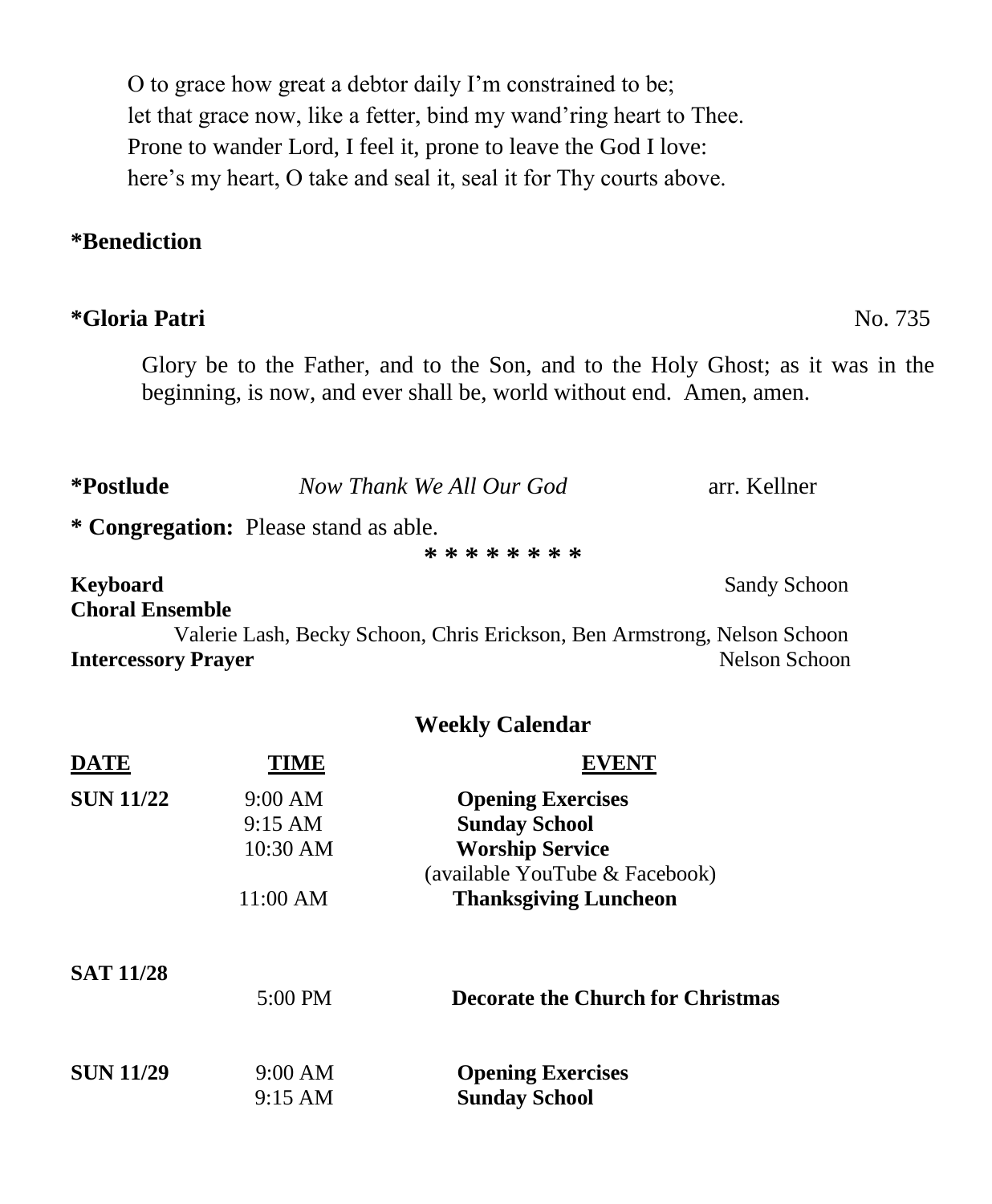|                   | 11/22     | 11/29     | 12/6       | 12/13         | 12/20     | 12/27               |
|-------------------|-----------|-----------|------------|---------------|-----------|---------------------|
|                   |           |           |            |               |           |                     |
| <b>AM Nursery</b> | N/A       | N/A       | N/A        | N/A           | N/A       | N/A                 |
| Greeters          | N/A       | N/A       | N/A        | N/A           | N/A       | N/A                 |
| <b>Treats</b>     | N/A       | N/A       | N/A        | N/A           | N/A       | N/A                 |
| Serve/Cleanup     | N/A       | N/A       | N/A        | N/A           | N/A       | N/A                 |
| Audio             | B. Schoon | J. Martin | <b>B.</b>  | B. Schoon     | J. Martin | <b>B.</b>           |
|                   |           |           | Armstrong  |               |           | Armstrong           |
| Elder of the Week | Nelson    | Lindborg  | Gretzinger | <b>Nelson</b> |           | Lindborg Gretzinger |
| Communion         | N/A       | N/A       | Aaron      | N/A           | N/A       | N/A                 |
| Helper            |           |           |            |               |           |                     |
| Advent Reader     | N/A       | Chris &   | Jim &      | Craig &       | Jason &   | Gretzinger          |
|                   |           | Cassy     | Lorrie     | Deanna        | Val       |                     |

# **Serving the Lord**

# **Announcements**

**Thanksgiving Celebration Dinner**: \$5.00 suggested donation per person. Join us today!

- **30 Days of Prayer for World Missions**: We will be participating this month in MTW's 30 Days of Prayer for the World Missions. You will find a prayer on the table in the narthex. Please take the time to pray for these daily. Today is being marked as the Prayer for open hearts of the nearly 80 million displaced people in MTW ministerial areas**.**
- **Gratitude**: Covenant College called this week to personally thank us for our years of continued support. In addition, they were offering praises that they were able to finish the current semester with hardly any cases of Covid-19.